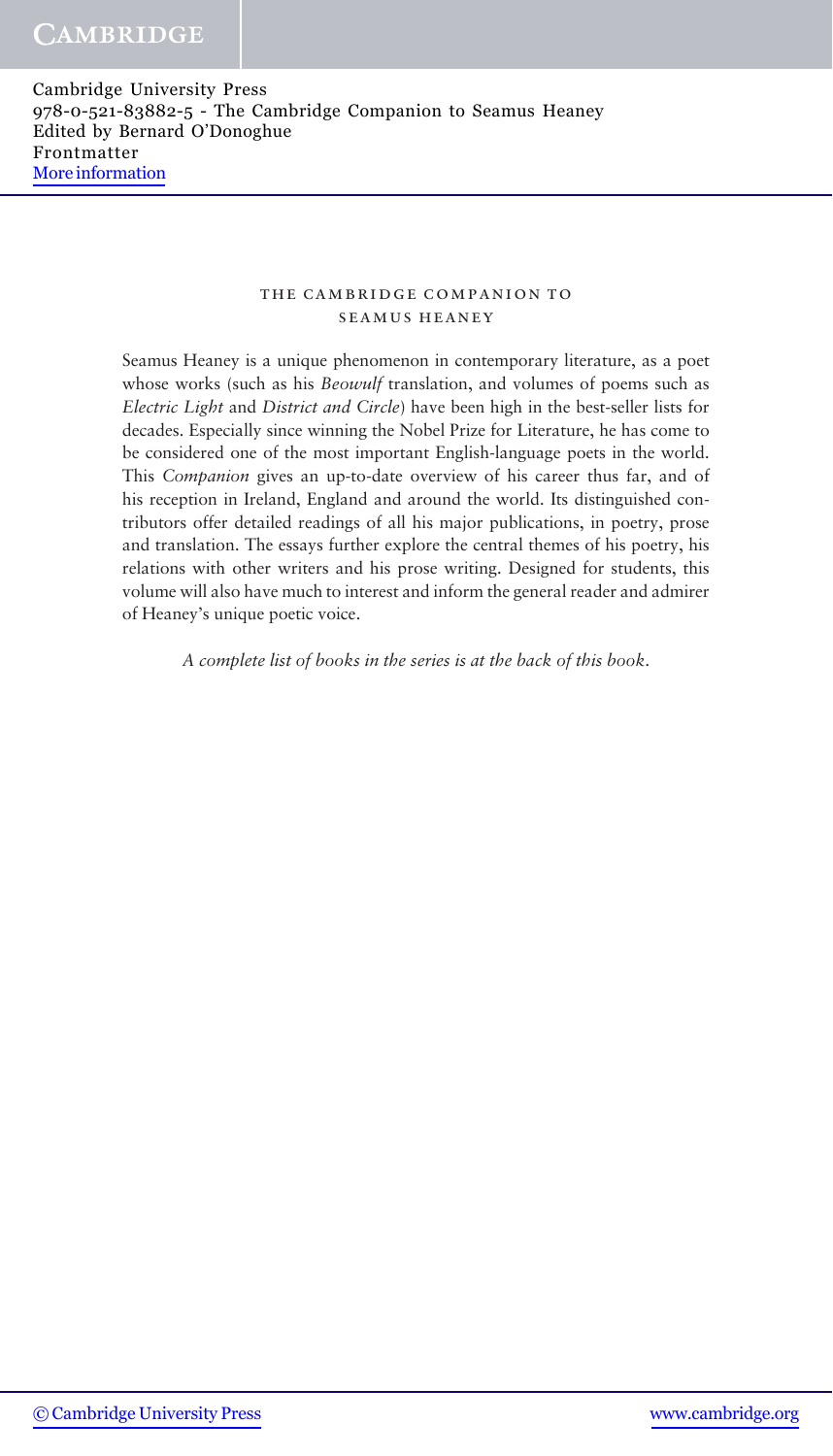Cambridge University Press 978-0-521-83882-5 - The Cambridge Companion to Seamus Heaney Edited by Bernard O'Donoghue Frontmatter [More information](http://www.cambridge.org/9780521838825)

# THE CAMBRIDGE COMPANION TO SEAMUS HEANEY

EDITED BY BERNARD O'DONOGHUE

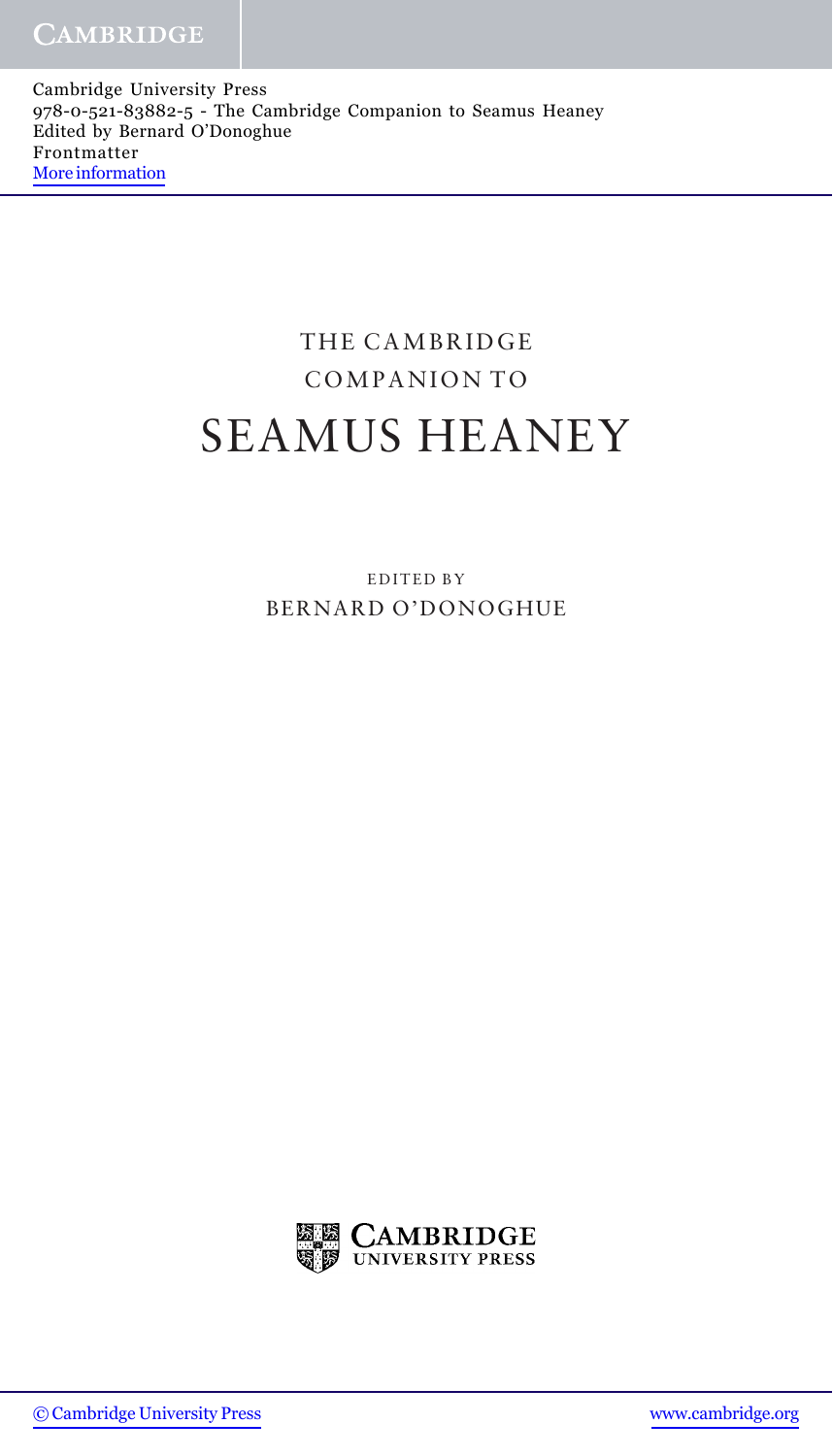cambridge university press Cambridge, New York, Melbourne, Madrid, Cape Town, Singapore, São Paulo, Delhi

> Cambridge University Press The Edinburgh Building, Cambridge CB2 8RU, UK

Published in the United States of America by Cambridge University Press, New York

www.cambridge.org Information on this title: www.cambridge.org/9780521547550

© Cambridge University Press 2009

This publication is in copyright. Subject to statutory exception and to the provisions of relevant collective licensing agreements, no reproduction of any part may take place without the written permission of Cambridge University Press.

First published 2009

Printed in the United Kingdom at the University Press, Cambridge

A catalogue record for this publication is available from the British Library

Library of Congress Cataloguing in Publication data The Cambridge companion to Seamus Heaney / edited by Bernard O'Donoghue. p. cm. Includes bibliographical references and index. isbn 978-0-521-83882-5 1. Heaney, Seamus, 1939– – Criticism and interpretation. I. O'Donoghue, Bernard. II. Title. pr6058.e2z5745 2008 821'.914-dc22 2008040775

> isbn 978-0-521-83882-5 hardback isbn 978-0-521-54755-0 paperback

Cambridge University Press has no responsibility for the persistence or accuracy of URLs for external or third-party internet websites referred to in this book, and does not guarantee that any content on such websites is, or will remain, accurate or appropriate.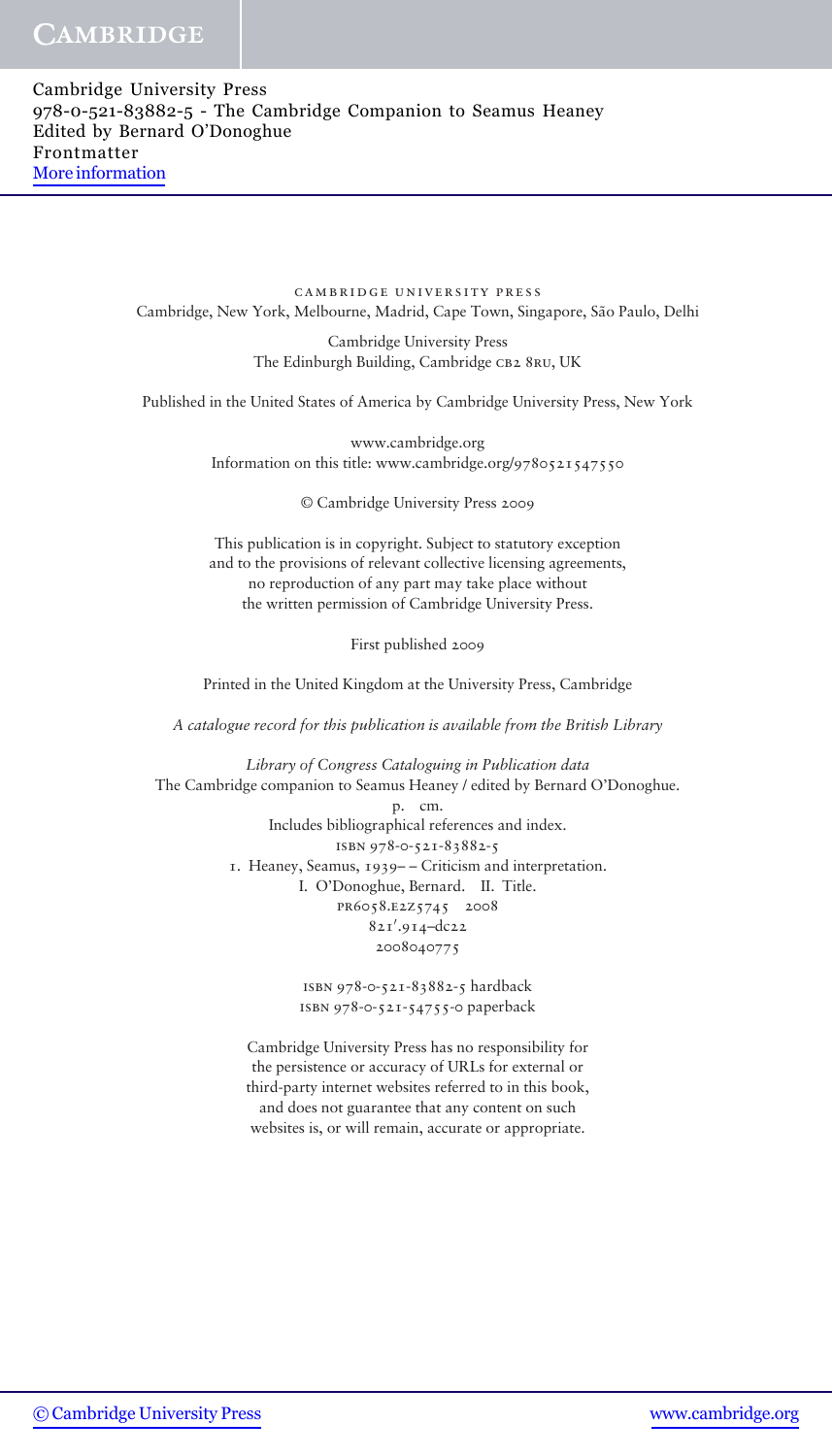# **CONTENTS**

| Notes on Contributors                                           | <i>page</i> vii |
|-----------------------------------------------------------------|-----------------|
| Acknowledgements                                                | X               |
| Note on the Text, and Abbreviations                             |                 |
| Chronology                                                      | xiii            |
|                                                                 |                 |
| Introduction<br>T                                               |                 |
| <b>BERNARD O'DONOGHUE</b>                                       | $\mathbf I$     |
| Seamus Heaney's Working Titles: From 'Advancements of Learning' |                 |
| $\mathbf{2}$                                                    |                 |
| to 'Midnight Anvil'                                             |                 |
| <b>RAND BRANDES</b>                                             | 19              |
| The Context of Heaney's Reception<br>$\overline{\mathbf{3}}$    |                 |
| PATRICK CROTTY                                                  | 37              |
|                                                                 |                 |
| Heaney in Public<br>$\overline{4}$                              |                 |
| DENNIS O'DRISCOLL                                               | 56              |
|                                                                 |                 |
| Heaney and the Feminine<br>$\overline{5}$                       |                 |
| <b>FRAN BREARTON</b>                                            | 73              |
| Heaney and Eastern Europe<br>6                                  |                 |
| <b>JUSTIN QUINN</b>                                             | 92              |
|                                                                 |                 |
| Heaney's Classics and the Bucolic<br>$\overline{7}$             |                 |
| <b>BERNARD O'DONOGHUE</b>                                       | 106             |
|                                                                 |                 |
| Professing Poetry: Heaney as Critic<br>8                        |                 |
| DAVID WHEATLEY                                                  | I <sub>22</sub> |
|                                                                 |                 |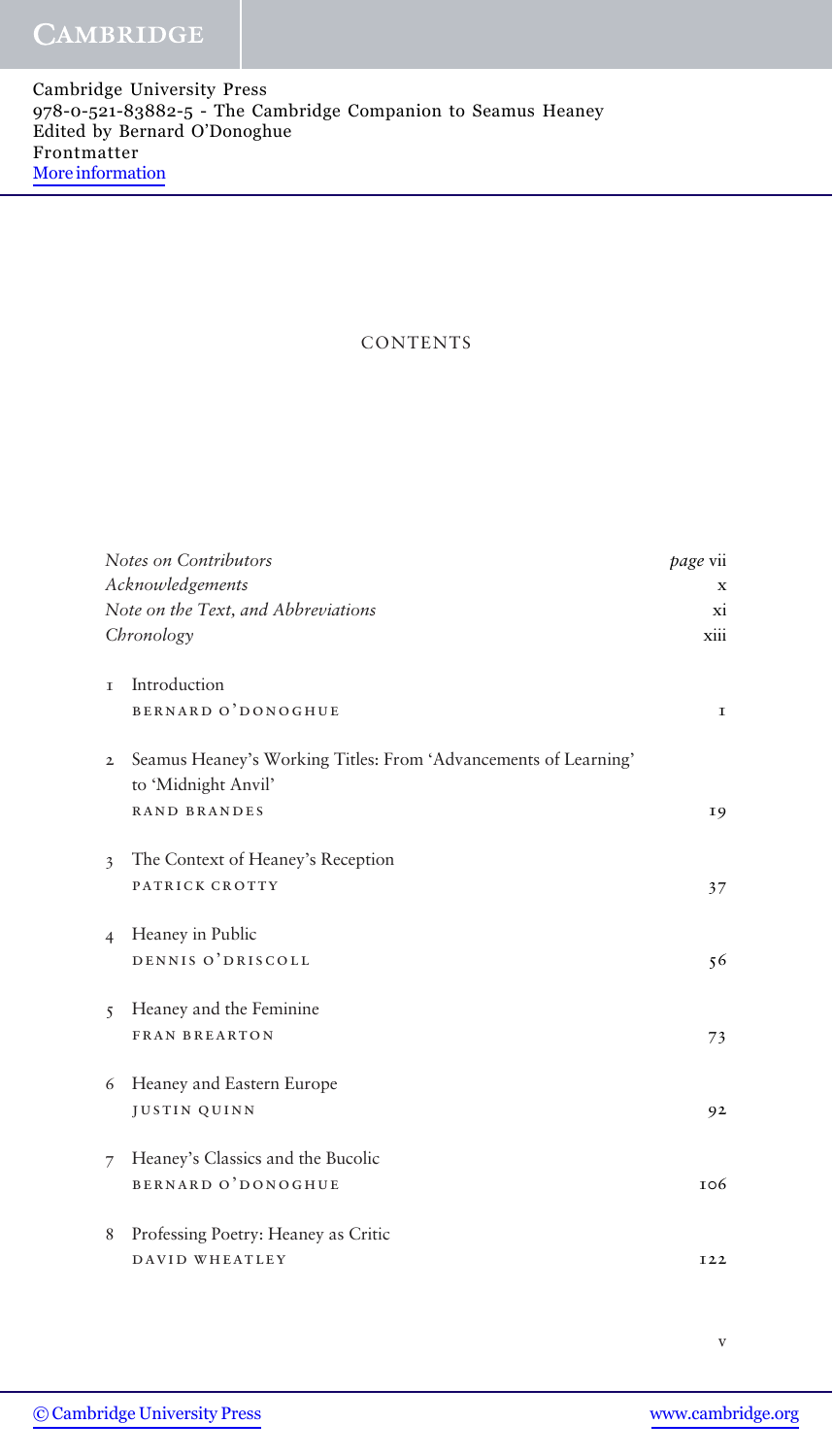#### **CONTENTS**

| 9              | Heaney and the Irish Poetic Tradition                    |           |
|----------------|----------------------------------------------------------|-----------|
|                | <b>ANDREW MURPHY</b>                                     | 136       |
| IO             | Irish Influence and Confluence in Heaney's Poetry        |           |
|                | DILLON JOHNSTON                                          | 150       |
| II             | Heaney and Yeats                                         |           |
|                | NEIL CORCORAN                                            | 165       |
| 12             | Heaney's Wordsworth and the Poetics of Displacement      |           |
|                | <b>GUINN BATTEN</b>                                      | 178       |
| I <sub>3</sub> | Heaney, Beowulf and the Medieval Literature of the North |           |
|                | HEATHER O'DONOGHUE                                       | 192       |
|                | 14 Crediting Marvels: Heaney after 50                    |           |
|                | <b>JOHN WILSON FOSTER</b>                                | 206       |
|                | Guide to Further Reading                                 | $2.2 - 4$ |
| Index          |                                                          | 229       |
|                |                                                          |           |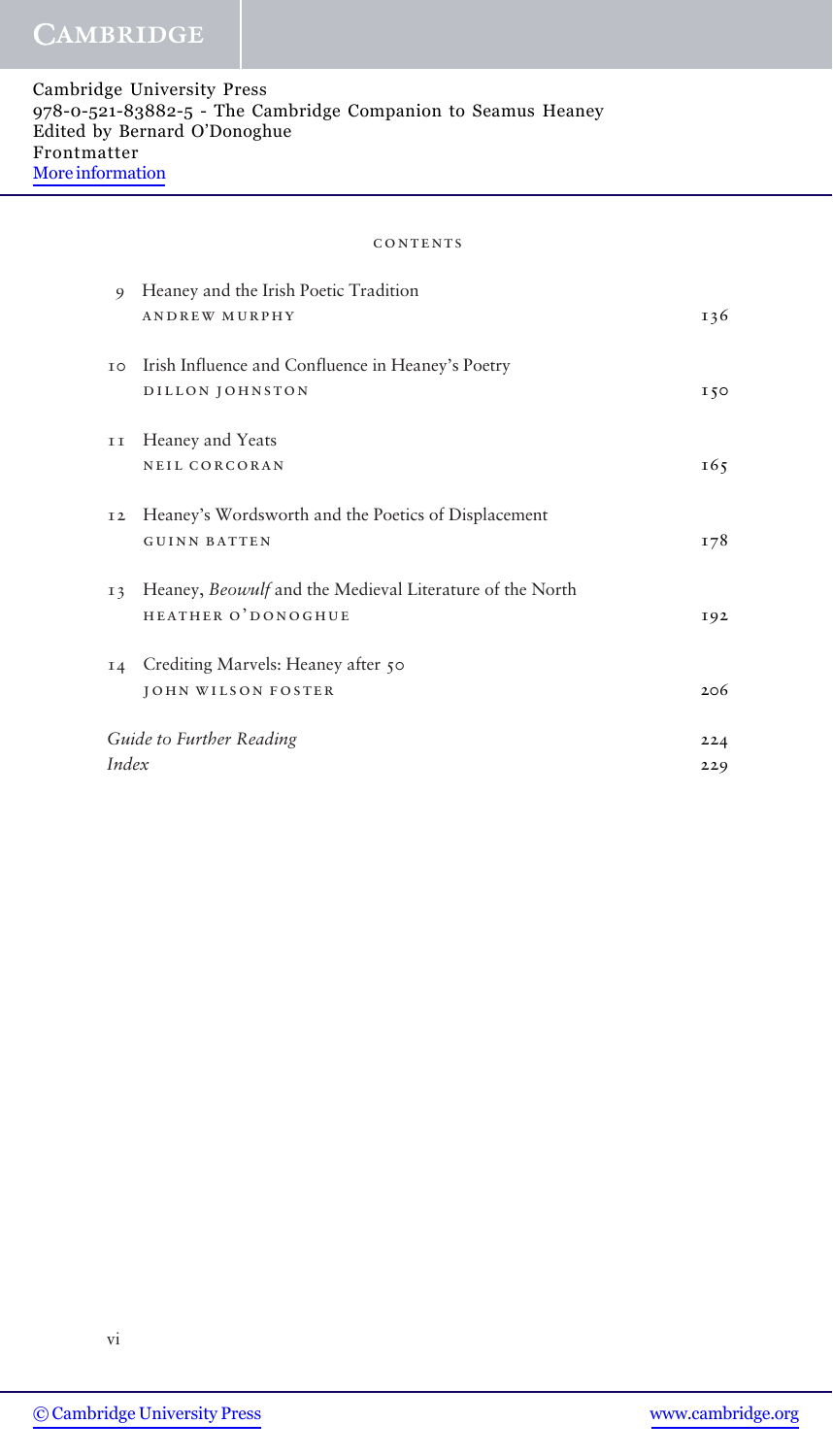## CONTRIBUTORS

- guinn batten is an associate professor of English at Washington University in St Louis. She is the author of The Orphaned Imagination: Melancholy and Commodity Culture in English Romanticism and several published essays on contemporary Irish poetry. A former editor for the Wake Forest University Press's Irish poetry series, and the co-author of 'Irish Poetry in English, 1945–2000' for The Cambridge History of Irish Literature, she is writing a book on ethics and the crisis of autobiography in English Romanticism as they are revised in contemporary Irish poetry.
- rand brandes was born in Batesville, Indiana and educated at Hanover College (BA) and Emory University (MA and PhD). He is the recipient of two Fulbright Fellowships to work with Seamus Heaney in Dublin. Along with Michael J. Durkan (1925–96), he has published Seamus Heaney: A Reference Guide (1996) and Seamus Heaney: A Bibliography *1959*–*2003* (2008). He is the Martin Luther Stevens Professor of English at Lenoir-Rhyne College in Hickory, North Carolina.
- FRAN BREARTON is Reader in English at Queen's University Belfast, and assistant director of the Seamus Heaney Centre for Poetry. She is author of The Great War in Irish Poetry (2000) and Reading Michael Longley (2006), and is currently working on a study of Robert Graves and twentieth-century poetry.
- neil corcoran is King Alfred Professor of English Literature at the University of Liverpool. He previously taught at the universities of Sheffield, Swansea and St Andrews. A revised, enlarged edition of his book on Seamus Heaney was published as The Poetry of Seamus Heaney: A Critical Study (1998), and recent publications include Elizabeth Bowen: The Enforced Return (2004) and The Cambridge Companion to Twentieth-Century English Poetry (2007).
- patrick crotty was born in Fermoy, Co. Cork, in 1952 and educated at University College Cork and the University of Stirling. He is the editor of Modern Irish Poetry: An Anthology (1995) and of the forthcoming New Penguin Book of Irish Verse. He is Professor of Irish and Scottish Literature at the University of Aberdeen.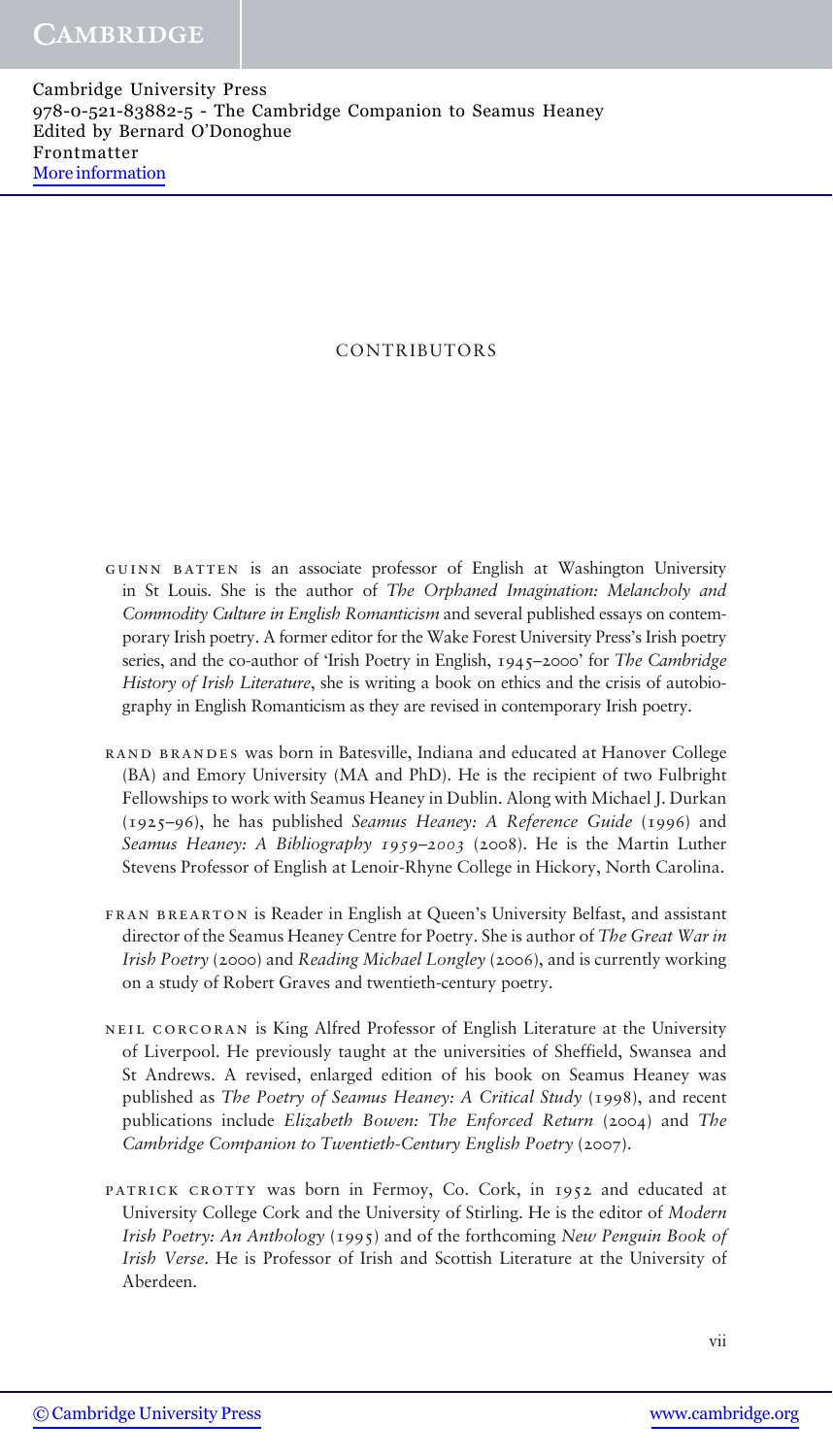#### notes on contributors

john wilson foster was born in Belfast and educated at the Queen's University and the University of Oregon. Among his books are Fictions of the Irish Literary Revival (1987), Colonial Consequences (1991), The Achievement of Seamus Heaney (1995) and Irish Novels *1890*–*1940* (2008). He is Professor Emeritus, University of British Columbia, and in 2004–5 was a Leverhulme Visiting Professor to the United Kingdom.

- DILLON JOHNSTON has published two editions of *Irish Poetry after Joyce* (1985) and 1977), and The Poetic Economies of England and Ireland (2001), as well as many essays, mostly about Irish and British poetry. He was founder and director of Wake Forest University Press. He currently lectures in the graduate program at Washington University in St Louis.
- andrew murphy is Professor of English at the University of St Andrews. He contributed the Seamus Heaney volume (1996) to the British Council's 'Writers and their Work' series. His other books include But the Irish Sea Betwixt Us: Ireland, Colonialism, and Renaissance Literature (1999) and Shakespeare for the People: Working Class Readers *1800*–*1900* (2000).
- bernard o'donoghue is a Fellow in Medieval English at Wadham College, Oxford. His study Seamus Heaney and the Language of Poetry was published in 1994. He has published five volumes of poems, and his Selected Poems was published in 2008.
- heather o'donoghue was born in Stockton-upon-Tees, Co. Durham, and grew up in Middlesbrough. She was educated at Westfield College, University of London, and Somerville College, Oxford. She is currently Vigfusson-Rausing Reader in Old Icelandic at the University of Oxford, and Vice-Principal of Linacre College. She is the author of The Genesis of a Saga Narrative (1991), Skaldic Verse and the Poetics of Saga Narrative: An Introduction to Old Norse-Icelandic Literature (2004) and most recently, From Asgard to Valhalla (2007), a study of the reception history of Old Norse myth. Her present project is a book about the influence of Old Norse myth on poetry in English.
- dennis o'driscoll has worked as a civil servant since the age of sixteen. His eight books of poetry include New and Selected Poems (2004), a Poetry Book Society Special Commendation, and Reality Check (2007–8). A selection of his essays and reviews, Troubled Thoughts, Majestic Dreams, was published in 2001. He is the editor of The Bloodaxe Book of Poetry Quotations (2006) and its American counterpart, Quote Poet Unquote (2008).
- justin quinn was born in Dublin in 1968, and educated at Trinity College. He is the author of four collections of poetry, most recently *Waves & Trees* (2006), and he has written two studies of twentieth-century American poetry. His books include

viii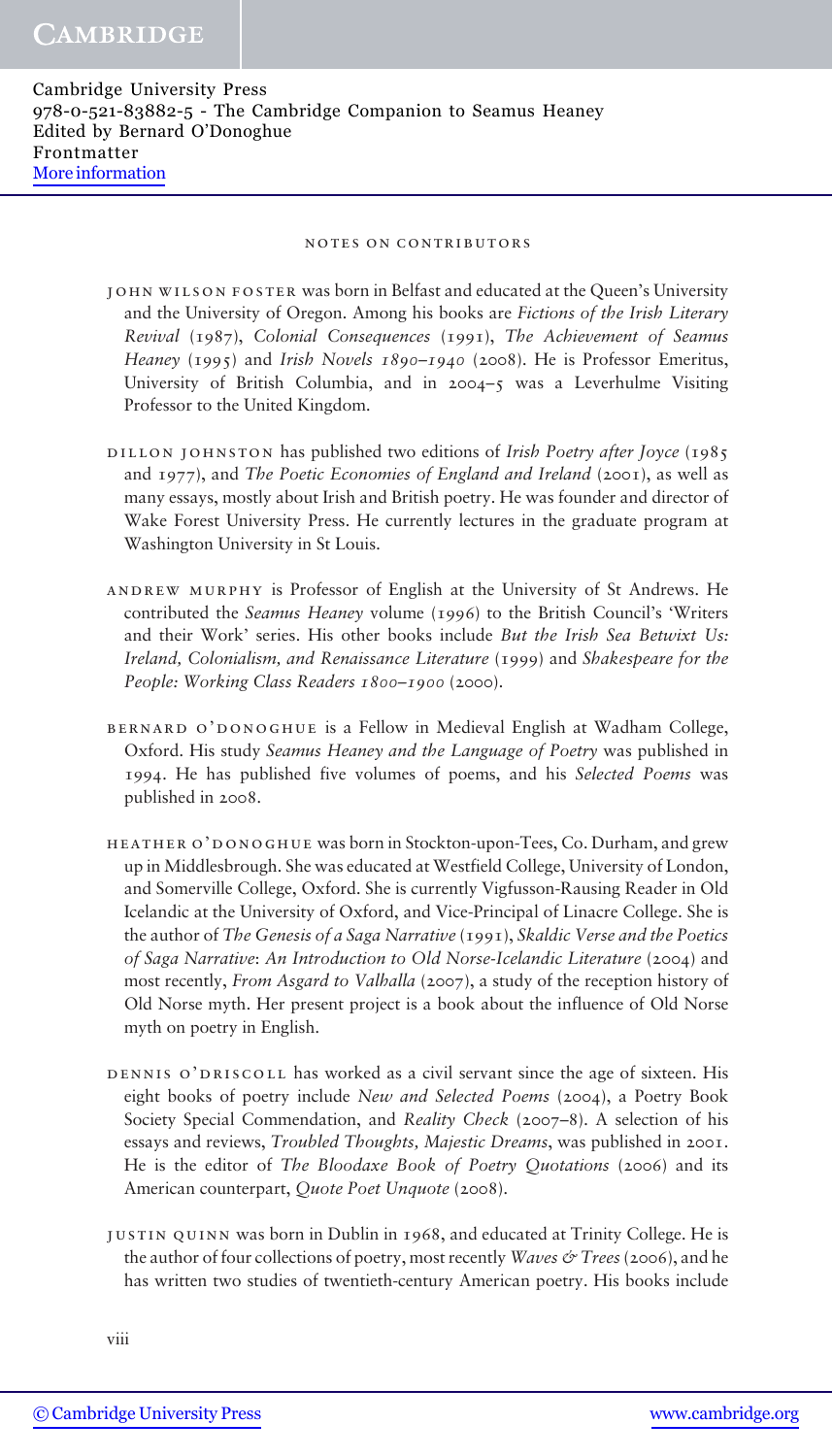#### notes on contributors

the Cambridge Introduction to Modern Poetry, *1800*–*2000* (2008); translations of the contemporary Czech poet, Petr Borkovec, From the Interior (2008); and, as editor, Irish Poetry after Feminism (2008). He is Associate Professor of English and American Literature at the Charles University, Prague.

DAVID WHEATLEY was born in Dublin and lectures at the University of Hull. He has published three collections of poetry, and edited the poetry journal Metre with Justin Quinn. His Contemporary British Poetry: An Introduction is forthcoming from Cambridge University Press.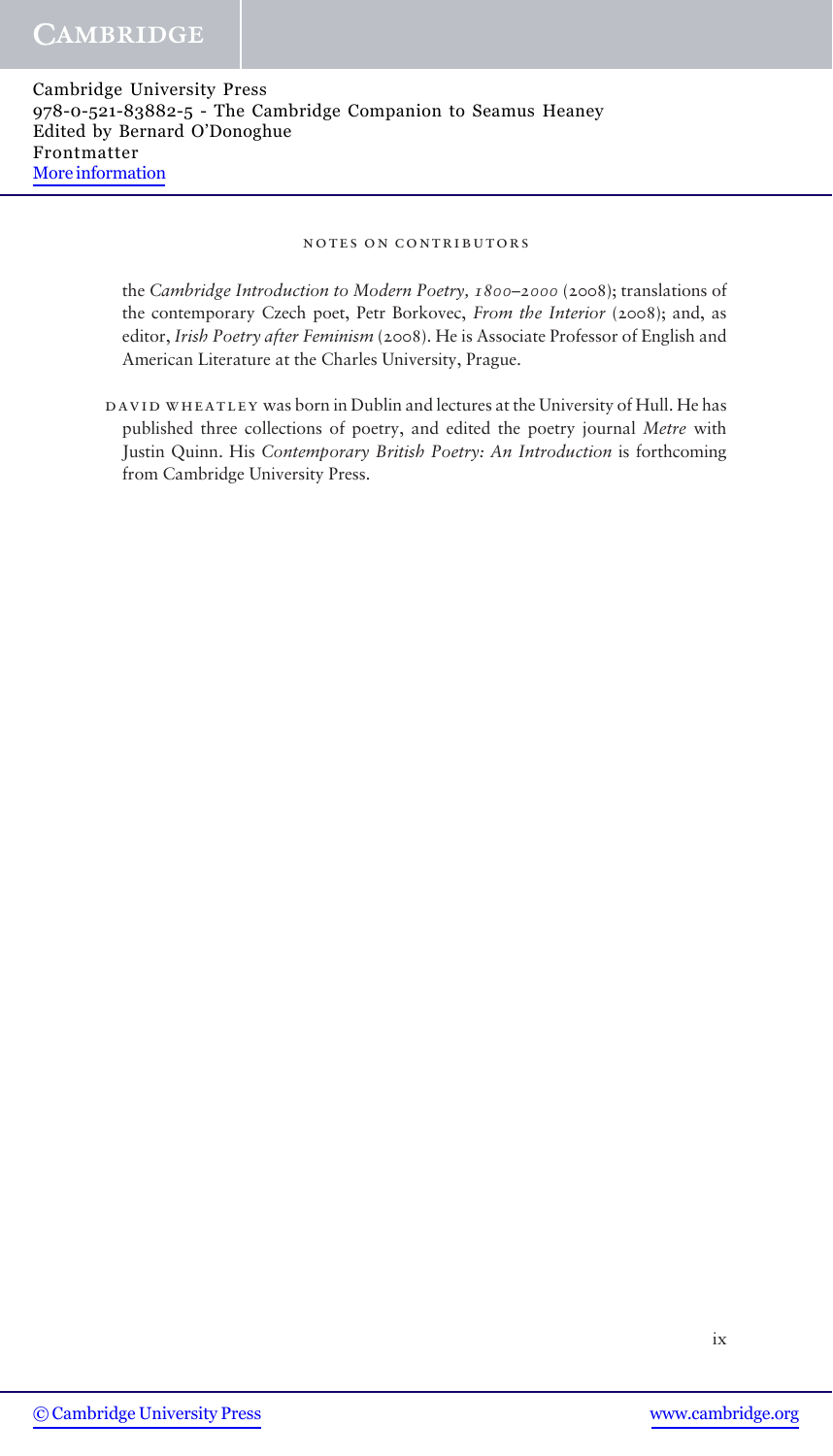## ACKNOWLEDGEMENTS

My primary thanks are to Seamus Heaney, for providing the incomparable subject-matter and for his hallmark generosity and goodwill towards the project. I am deeply grateful to all the contributors who have borne delay with patience. I have drawn on Dennis O'Driscoll's noted infallibility more than once. Ray Ryan, Maartje Scheltens and Christopher Hills of Cambridge University Press were also very generous with their expertise. Lindeth Vasey was an extraordinarily efficient and reassuring reader and copy-editor. Wadham College and the Oxford English Faculty kindly allowed me a period of leave to work on the project, and I was given a generous grant by the English Faculty for research support. I am greatly in the debt of Drs Tara Stubbs and Heather O'Donoghue for addressing my word-processing incompetence. Without them the book would have never reached its quietus.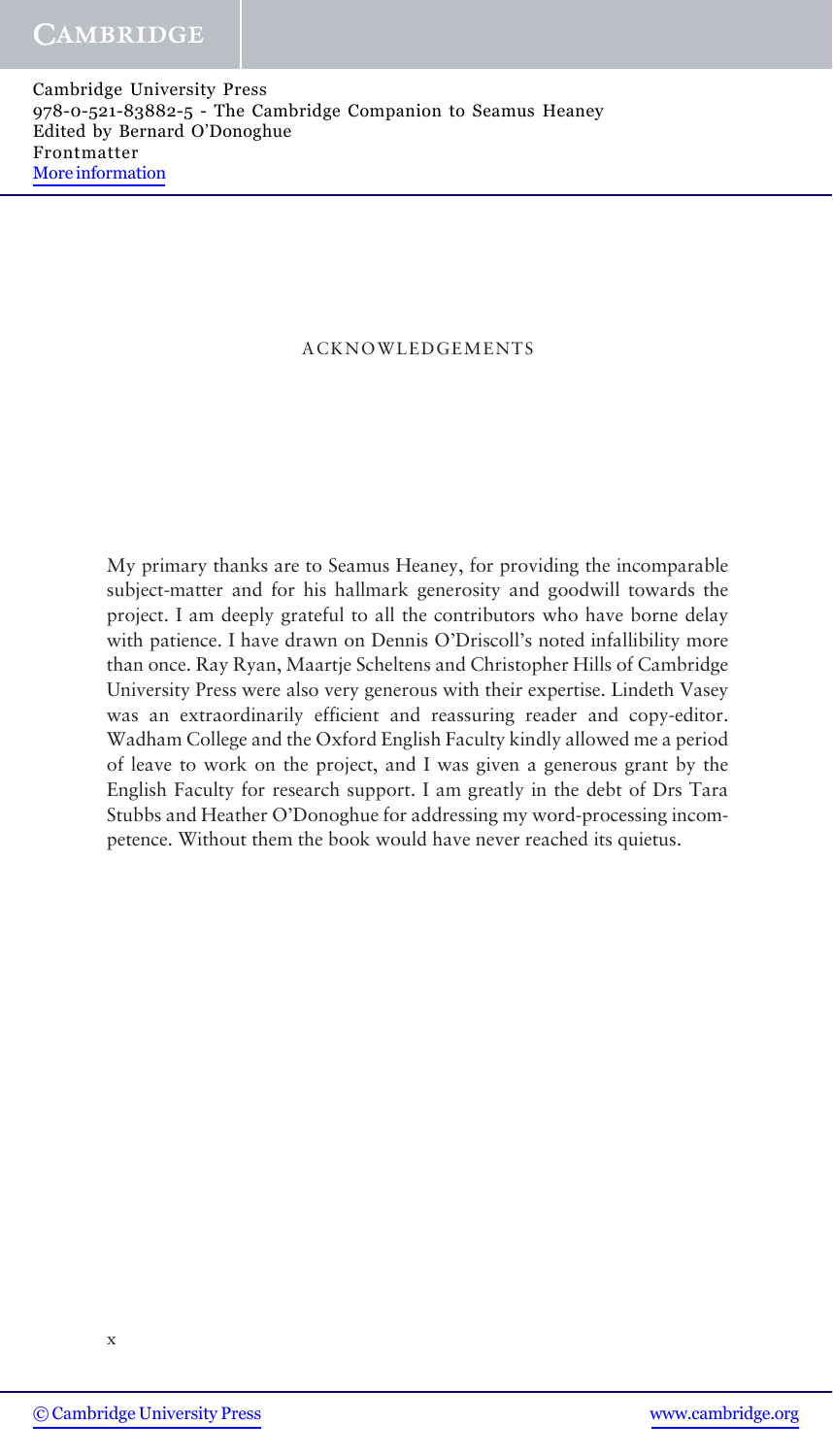## NOTE ON THE TEXT, AND ABBREVIATIONS

Most of Heaney's works have been published both in Britain and Ireland, and in America. When there is any divergence, I have given the British Isles English titles and dates of publication as the editions most readily available. In the 'Further Reading' I have given the English or Irish place of publication first because, when there is any difference in publication dates, those are always earlier.

## Abbreviations

Titles of books frequently referred to, especially individual volumes of poetry and the four collected volumes of prose essays.

| B                        | Beowulf                      |
|--------------------------|------------------------------|
| CP                       | Crediting Poetry             |
| DC                       | District and Circle          |
| DD                       | Door into the Dark           |
| DN                       | Death of a Naturalist        |
| EL                       | Electric Light               |
| FK                       | Finders Keepers              |
| FW                       | Field Work                   |
| GT                       | The Government of the Tongue |
| HL                       | The Haw Lantern              |
| N                        | North                        |
| $\overline{\mathrm{OG}}$ | Opened Ground                |
| ΟL                       | An Open Letter               |

xi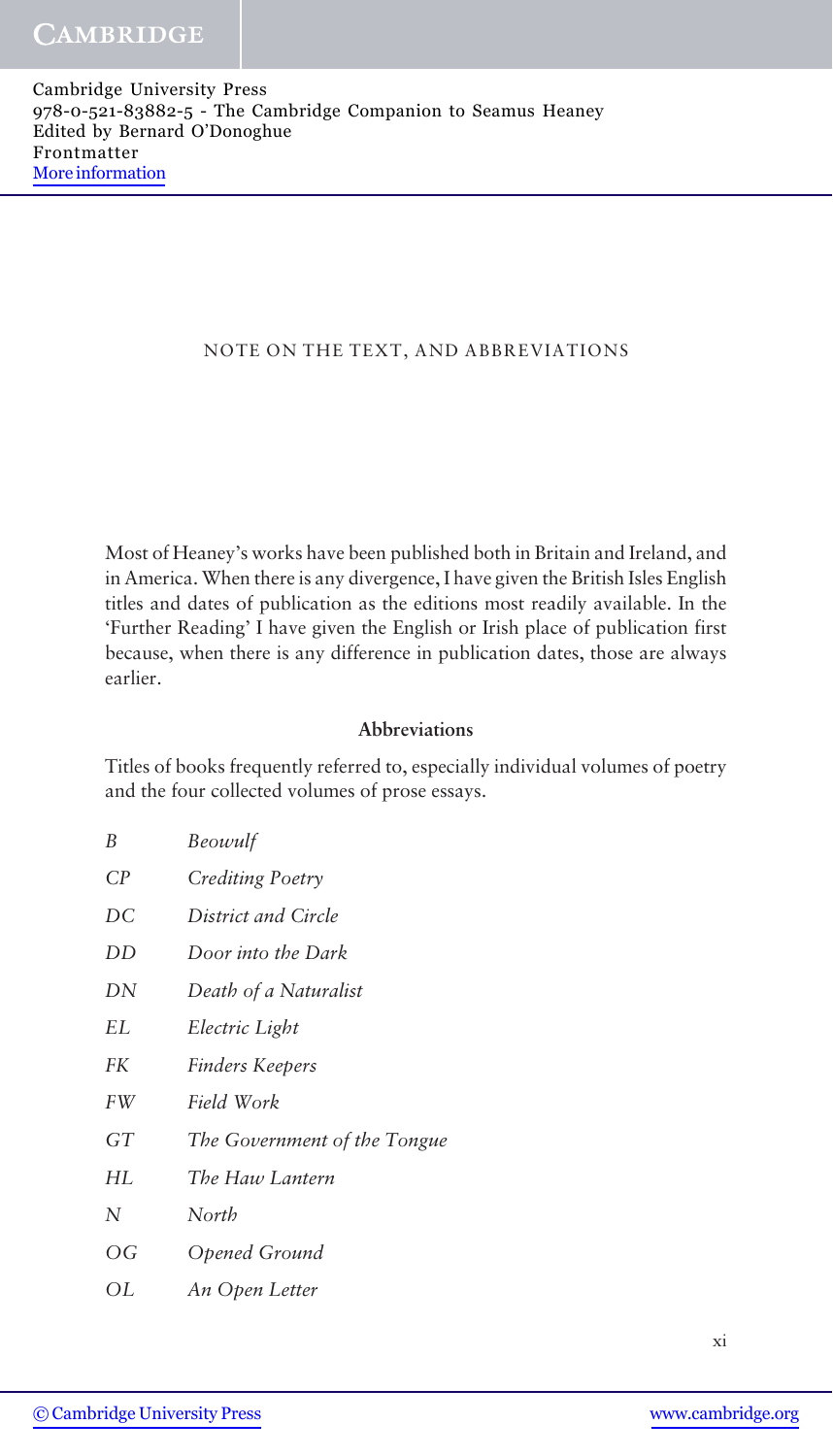note on the text, and abbreviations

- P Preoccupations
- RP The Redress of Poetry
- SA Sweeney Astray
- SI Station Island
- SL The Spirit Level
- ST Seeing Things
- WO Wintering Out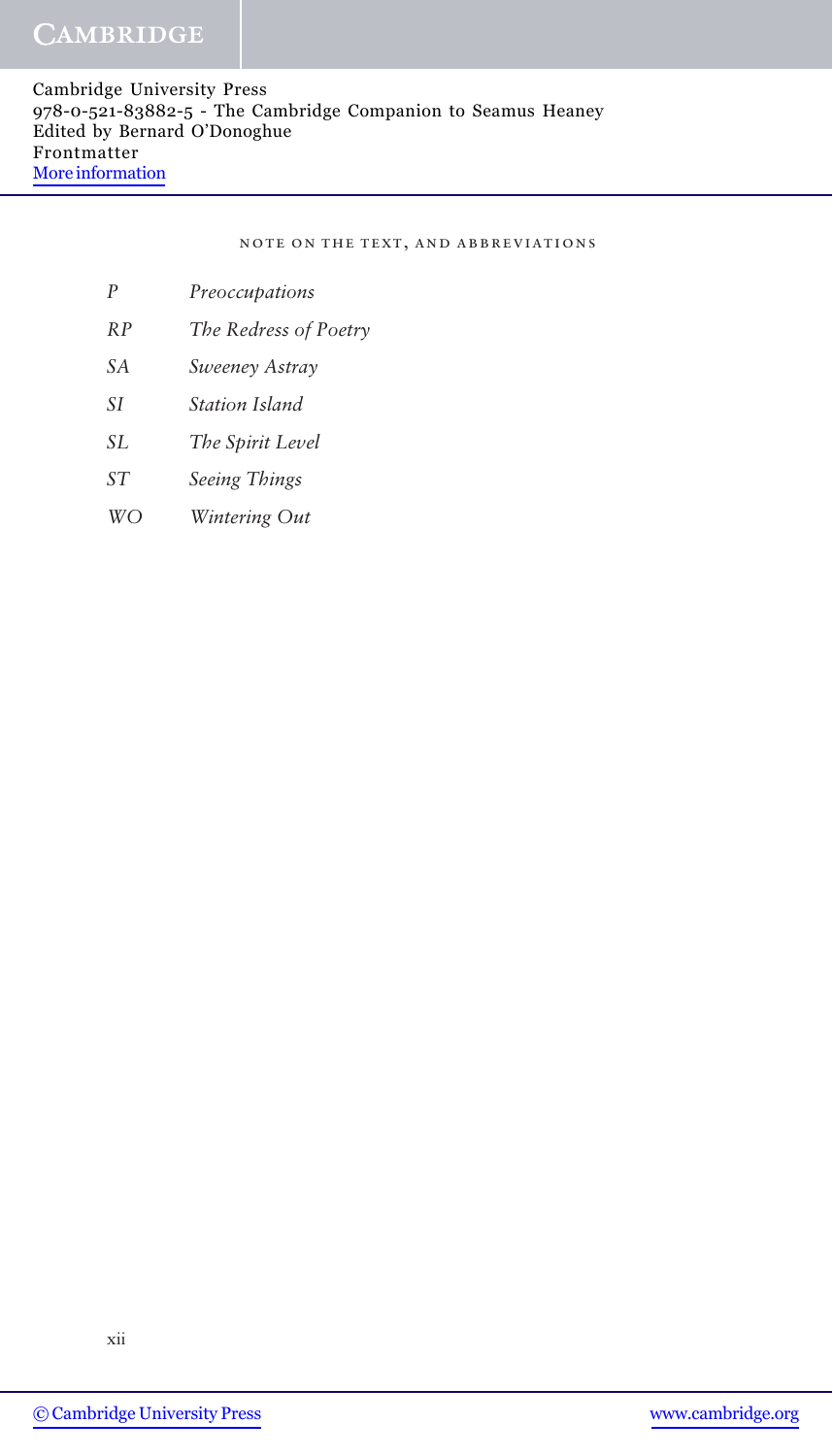## CHRONOLOGY

(Italics denote political events)

| 13 April 1939 | Born on a farm, 'Mossbawn', in Tamniarn, Co. Derry,<br>Northern Ireland, to Patrick and Margaret Heaney. Eldest<br>of nine children - two girls and seven boys.                                                                                                                                                                                                                       |
|---------------|---------------------------------------------------------------------------------------------------------------------------------------------------------------------------------------------------------------------------------------------------------------------------------------------------------------------------------------------------------------------------------------|
| $1945 - 51$   | Attends the local Anahorish school, a mixed primary<br>school with Catholic and Protestant pupils. Played<br>Gaelic Football for St Malachy's, Castledawson up to<br>minor level, at age 18.                                                                                                                                                                                          |
| $1951 - 57$   | Attends, as a boarder, St Columb's College, Derry City.                                                                                                                                                                                                                                                                                                                               |
| 1953          | Family moves from Mossbawn farm to 'The Wood', at the<br>other end of the parish, following the death of his brother<br>Christopher (an incident commemorated in both his early<br>poem 'Mid-Term Break' and the late poem 'The Blackbird<br>of Glanmore' in District and Circle).                                                                                                    |
| $1957 - 61$   | At Queen's University Belfast, doing a degree in English.<br>Graduates with First Class. First poems published in<br>Queen's literary magazines.                                                                                                                                                                                                                                      |
| $1961 - 2$    | Studies for a postgraduate teachers' training diploma at<br>St Joseph's college of education, Andersonstown, Belfast.<br>While at St Joseph's, writes an extended essay on literary<br>magazines in the North of Ireland, and is led to the collec-<br>tions of the Linen Hall Library, Belfast, and the works of<br>the Ulster poet John Hewitt, and the British poet Ted<br>Hughes. |
| 1962          | Begins teaching at St Thomas's Intermediate School,<br>Ballymurphy. The headmaster, the short-story writer<br>Michael McLaverty, introduces Heaney to the poetry of                                                                                                                                                                                                                   |

xiii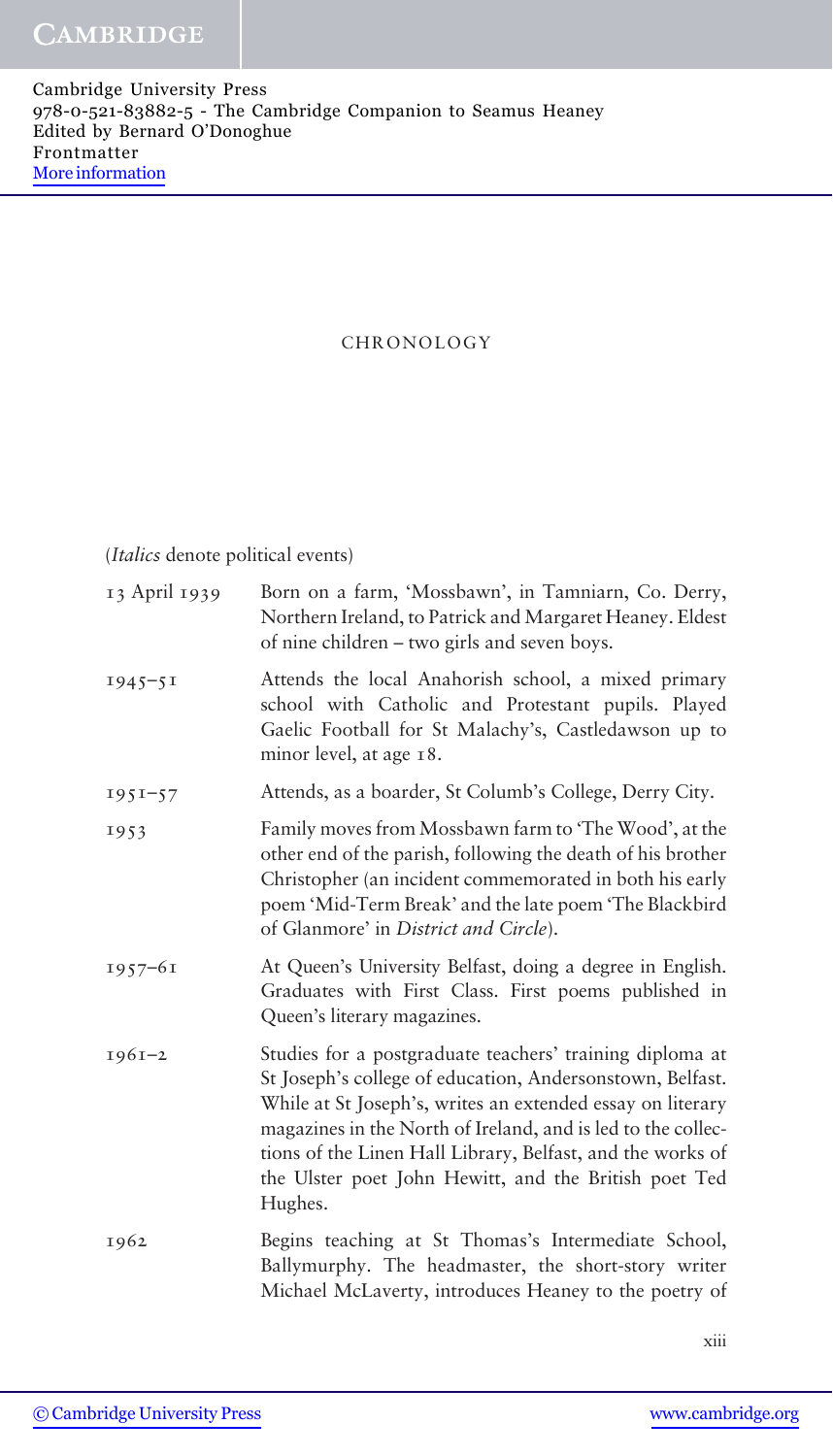|               | Patrick Kavanagh. Registers for a part-time postgraduate<br>degree at Queen's.<br>Begins writing in earnest. In November<br>1962,<br>'Tractors' is published in the Belfast Telegraph; other<br>Irish journals, including the Queen's University maga-<br>zine, <i>Interest</i> , soon publish other poems.                                                                                                                                                          |
|---------------|----------------------------------------------------------------------------------------------------------------------------------------------------------------------------------------------------------------------------------------------------------------------------------------------------------------------------------------------------------------------------------------------------------------------------------------------------------------------|
| Spring 1963   | 'Mid-Term Break' is published by Kilkenny Magazine.                                                                                                                                                                                                                                                                                                                                                                                                                  |
| Autumn 1963   | Leaves school teaching and returns to St Joseph's as a lecturer<br>in English. Meets poet and lecturer Philip Hobsbaum at<br>Queen's, and becomes part of the 'Belfast Group'. The<br>group would meet in Hobsbaum's flat until his move to<br>Glasgow in 1966; 1966-1970 they would meet at Heaney's<br>flat. Its members included at various points Michael Longley,<br>Derek Mahon, Stewart Parker and James Simmons, and later<br>Paul Muldoon and Frank Ormsby. |
| 1965          | Mary Holland publicises the Belfast Group in the<br>Observer in London, as part of the Belfast Festival.                                                                                                                                                                                                                                                                                                                                                             |
| August 1965   | Marries Marie Devlin, whom he had first met in October<br>1962.                                                                                                                                                                                                                                                                                                                                                                                                      |
| November 1965 | The Belfast Festival publishes Heaney's first slim<br>collection, Eleven Poems.                                                                                                                                                                                                                                                                                                                                                                                      |
| 1966          | Awarded a lectureship at Queen's following Hobsbaum's<br>departure. Begins to write topical articles for the New<br>Statesman and the Listener and to make broadcasts for<br>BBC radio and television. Becomes known for his cultural<br>and political communications.<br>The Manchester publisher Phoenix Pamphlet Poets<br>publishes A Lough Neagh Sequence.                                                                                                       |
| May 1966      | Faber publishes first full-length poetry collection, Death<br>of a Naturalist. Receives the Gregory Award for Young<br>Writers and the Geoffrey Faber Prize, setting the pattern<br>of prizewinning which was maintained by all his poetry<br>volumes.                                                                                                                                                                                                               |
| July 1966     | Son, Michael, is born. Writes about Belfast in the 'Out of<br>London' column in the New Statesman, focusing on poli-<br>tical rather than cultural issues.                                                                                                                                                                                                                                                                                                           |

xiv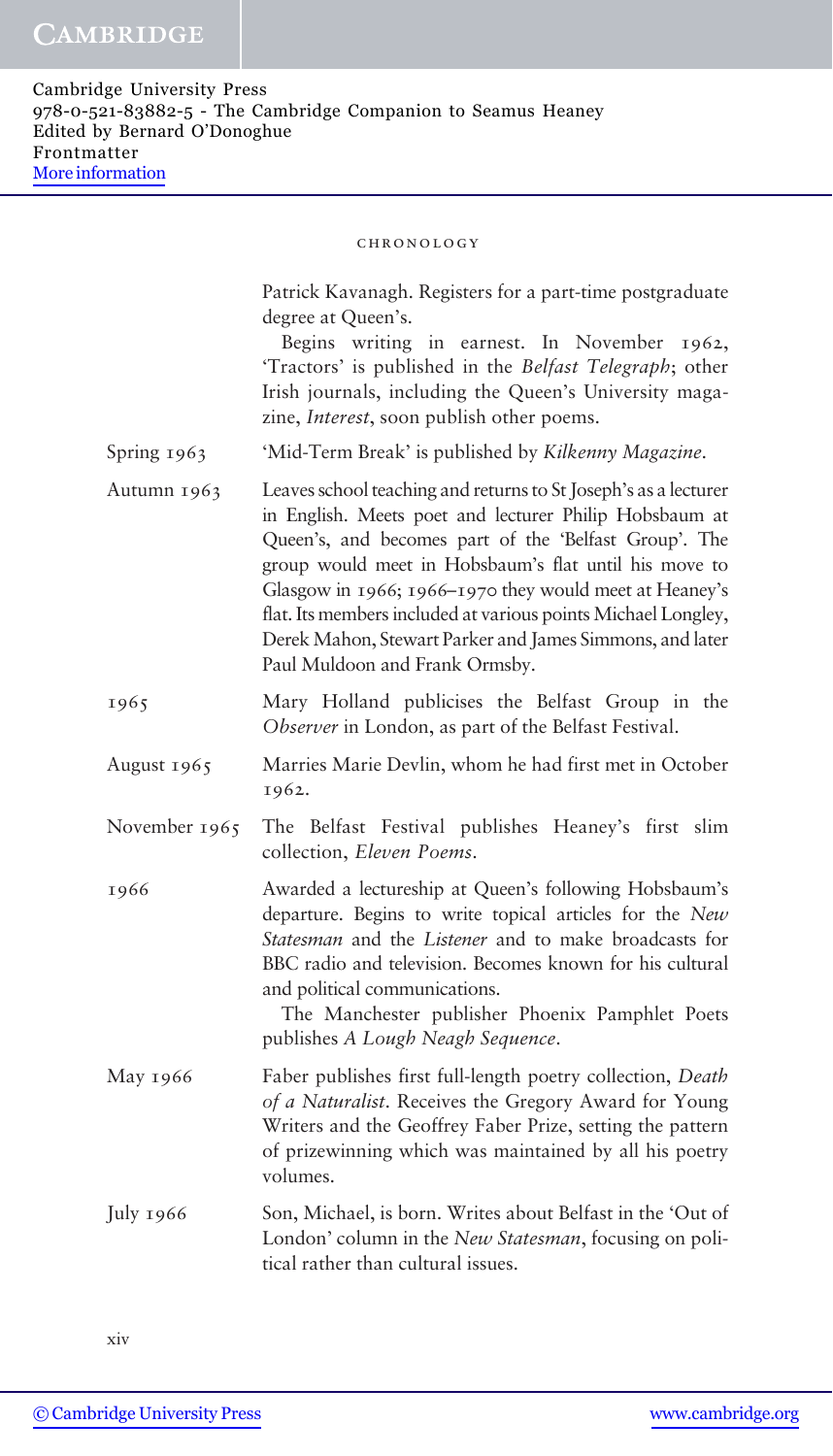| February 1968   | Second son, Christopher, is born.                                                                                                                                                                                              |
|-----------------|--------------------------------------------------------------------------------------------------------------------------------------------------------------------------------------------------------------------------------|
| 5 October 1968  | Civil rights march in Derry City - first major violent clash<br>of the 'Troubles'.                                                                                                                                             |
| 24 October 1968 | Writes a piece in the Listener, 'Old Derry's Walls', in<br>sympathy with the marchers, and a satirical song,<br>'Craig's Dragoons', for Radio Eireann.                                                                         |
| June 1969       | Second volume, Door into the Dark, is published. Wins<br>the Somerset Maugham Award.                                                                                                                                           |
| 12 August 1969  | Sectarian clashes in Derry; would become known as the<br>'Battle of the Bogside'.                                                                                                                                              |
| 14 August 1969  | The British Army enters Derry.                                                                                                                                                                                                 |
| January 1970    | The Provisional Irish Republican Army is officially<br>formed in Dublin.                                                                                                                                                       |
| $1970 - 1$      | Spends the academic year at the University of California,<br>Berkeley. Returns to Northern Ireland in September 1971.                                                                                                          |
| 1971            | The Provisional IRA's bombing campaign is stepped up.                                                                                                                                                                          |
| 1972            | Publication of Soundings.                                                                                                                                                                                                      |
| 30 January 1972 | 'Bloody Sunday', in which thirteen civilians are killed by<br>the British Army in Derry. Would write a lament for the<br>dead, 'The Road to Derry', and would commemorate the<br>event in 'Casualty', published in Field Work. |
| August 1972     | Having resigned from Queen's, the Heaneys rent from<br>Anne Saddlemyer a cottage in Glanmore, Co. Wicklow,<br>where Heaney begins work as a freelance writer (rejoicing<br>in the local association with J. M. Synge).         |
| November 1972   | Publication of Wintering Out.                                                                                                                                                                                                  |
| $1973 - 7$      | Hosts, intermittently, a radio show, Imprint, on Radio<br>Eireann.                                                                                                                                                             |
| April 1973      | Daughter, Catherine Ann, is born.                                                                                                                                                                                              |
| October 1973    | Visits Denmark, where he sees the bodies of the Bog<br>people at the museum at Silkeborg.                                                                                                                                      |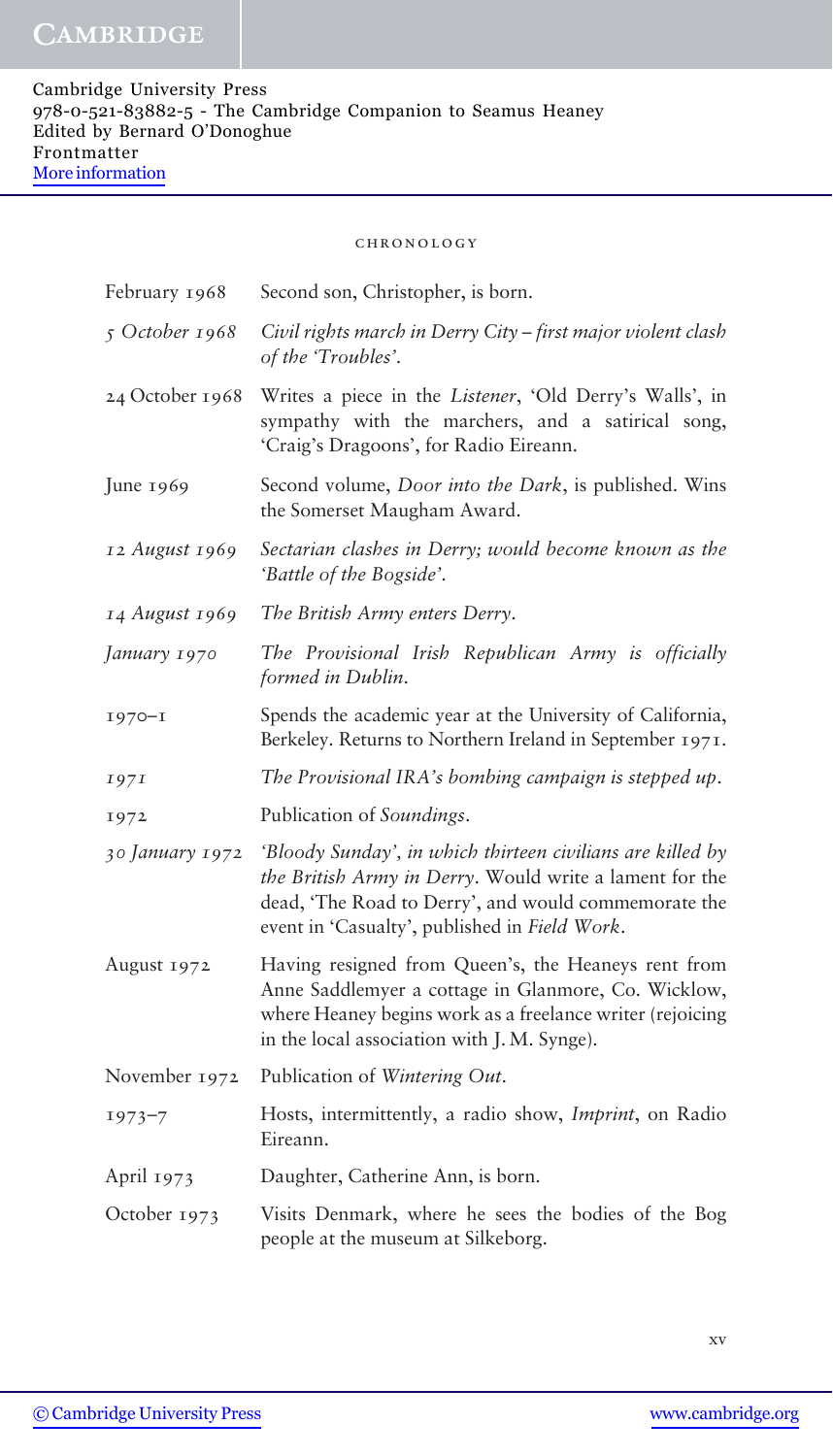| 1975          | The Belfast/Honest Ulsterman Press publishes prose-<br>poetic sequence Stations, completed in May and June<br>1974, as a pamphlet. The publication reflects a vital<br>moment in his career when he acknowledges the impact<br>of sectarianism on his poetry.<br>Ted Hughes's sister, Olwyn, publishes a limited edition of<br>the whole series of bog poems $-$ as $Bog Poems - from her$<br>Rainbow Press.              |
|---------------|---------------------------------------------------------------------------------------------------------------------------------------------------------------------------------------------------------------------------------------------------------------------------------------------------------------------------------------------------------------------------------------------------------------------------|
| June 1975     | Publication of North.                                                                                                                                                                                                                                                                                                                                                                                                     |
| October 1975  | Joins the English department at Carysfort, a teachers'<br>training college in Dublin.                                                                                                                                                                                                                                                                                                                                     |
| November 1976 | The Heaneys move to Sandymount, Dublin.                                                                                                                                                                                                                                                                                                                                                                                   |
| $1976 - 81$   | Employed as Head of the English Department<br>at<br>Carysfort.                                                                                                                                                                                                                                                                                                                                                            |
| 1979          | Spends a semester teaching a poetry workshop at Harvard<br>University as one of several temporary successors to the<br>American poet Robert Lowell, who had died in 1977.<br>Publication of Field Work, thought to have been influ-<br>enced by the poetry of Lowell (Heaney had given an<br>address at his memorial service in London). Lowell had<br>praised North, while an elegy to him is included in Field<br>Work. |
| 1980          | Joins the Board of the Field Day Company, founded by his<br>close friend, the playwright Brian Friel and the actor Stephen<br>Rea to produce Friel's Translations outside the commercial<br>theatre. A director of Field Day along with the poets Tom<br>Paulin and Seamus Deane. Publication of Selected Poems,<br>1965-1975, and Preoccupations: Selected Prose 1968-<br>1978 (in October).                             |
| $1980 - I$    | Ten Republican prisoners die on hunger strike, including<br>Heaney's neighbour Francis Hughes, from Bellaghy.                                                                                                                                                                                                                                                                                                             |
| January 1982  | Begins five-year contract at Harvard, teaching one semes-<br>ter a year.                                                                                                                                                                                                                                                                                                                                                  |
| 1983          | As a director of Field Day, Heaney publishes, in Ireland,<br>Sweeney Astray (started in 1973), a version of the long                                                                                                                                                                                                                                                                                                      |

xvi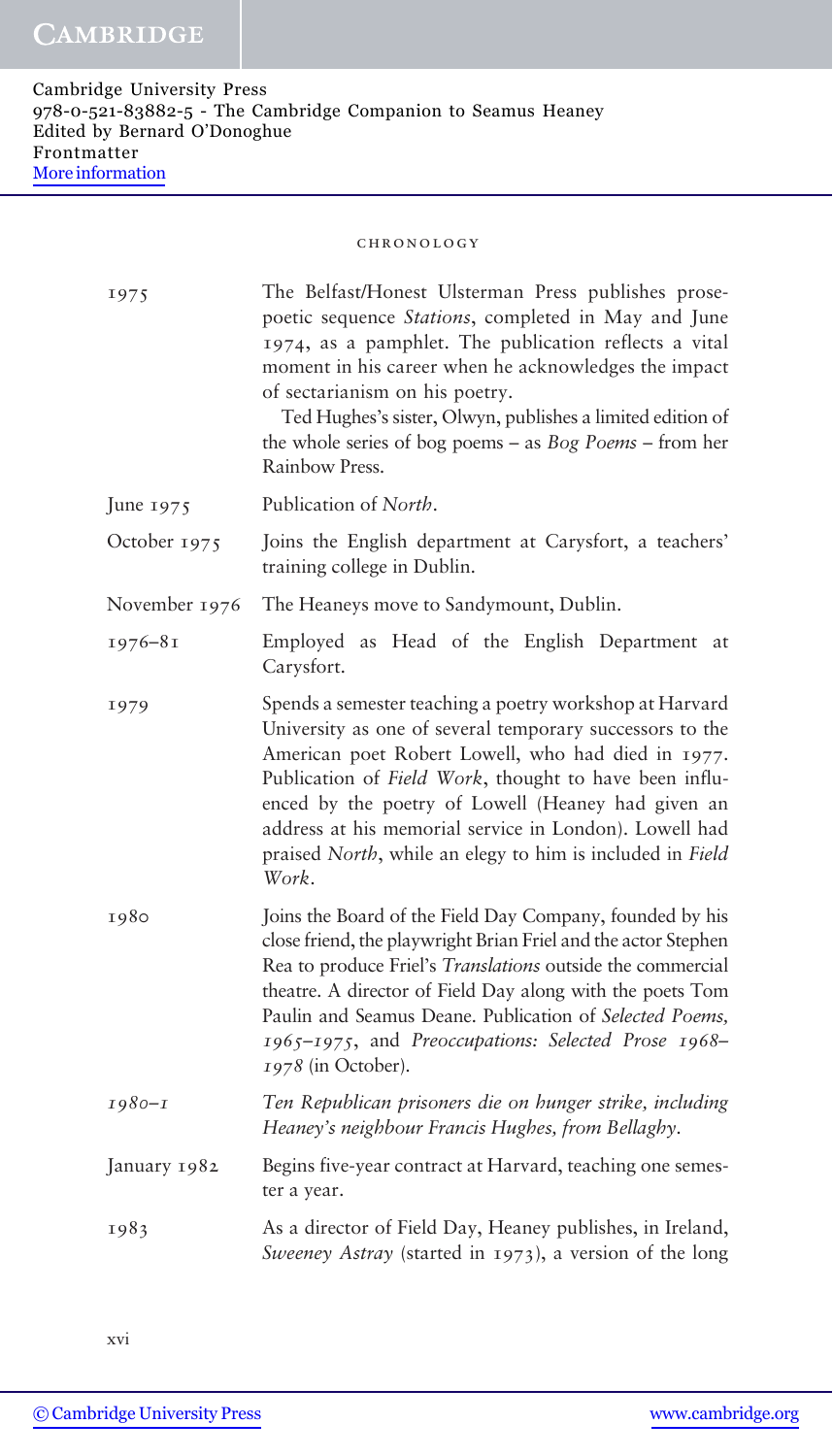|                | medieval Irish poem, Buile Suibhne ('the madness of<br>Sweeney'). Publishes a pamphlet poem, An Open Letter,<br>dissociating himself from the adjective 'British' (Blake<br>Morrison and Andrew Motion had included him in their<br>1982 edition of the Penguin Book of Contemporary<br>British Poetry). |
|----------------|----------------------------------------------------------------------------------------------------------------------------------------------------------------------------------------------------------------------------------------------------------------------------------------------------------|
| 1984           | Elected to the Boylston Chair of Rhetoric and Oratory,<br>Harvard University, which he holds until 1996. Heaney<br>divides his time between Dublin and America, running<br>poetry workshops at Harvard for four months of the year.                                                                      |
| October 1984   | Publication of Station Island and of Sweeney Astray in<br>England. Death of his mother, commemorated in<br>'Clearances'.                                                                                                                                                                                 |
| 1984           | Publication of <i>Hailstones</i> .                                                                                                                                                                                                                                                                       |
| 1986           | Death of his father, commemorated in 'The Stone<br>Verdict'.                                                                                                                                                                                                                                             |
| 1987           | Publication of The Haw Lantern, which wins the<br>Whitbread Award.                                                                                                                                                                                                                                       |
| 1988           | Publication of The Government of the Tongue: The 1986<br>T.S. Eliot Memorial Lectures and Other Critical Writings.                                                                                                                                                                                       |
| 1989           | Publication of The Place of Writing.                                                                                                                                                                                                                                                                     |
| 1989-94        | Takes up five-year appointment as Professor of Poetry at<br>Oxford; lectures published as The Redress of Poetry:<br>Oxford Lectures in 1995.                                                                                                                                                             |
| 1990           | Publication of New Selected Poems 1966–1987, and of<br>The Cure at Troy: A Version of Sophocles's 'Philoctetes';<br>performed by Field Day Company in Derry.                                                                                                                                             |
| 1991           | Publication of Seeing Things.                                                                                                                                                                                                                                                                            |
| 1994           | Co-edits The Rattle Bag, a poetry anthology for older<br>children, with Ted Hughes.                                                                                                                                                                                                                      |
| 31 August 1994 | IRA ceasefire.                                                                                                                                                                                                                                                                                           |
| 1995           | Awarded the Nobel Prize for Literature. Publishes<br>Crediting Poetry.                                                                                                                                                                                                                                   |

xvii